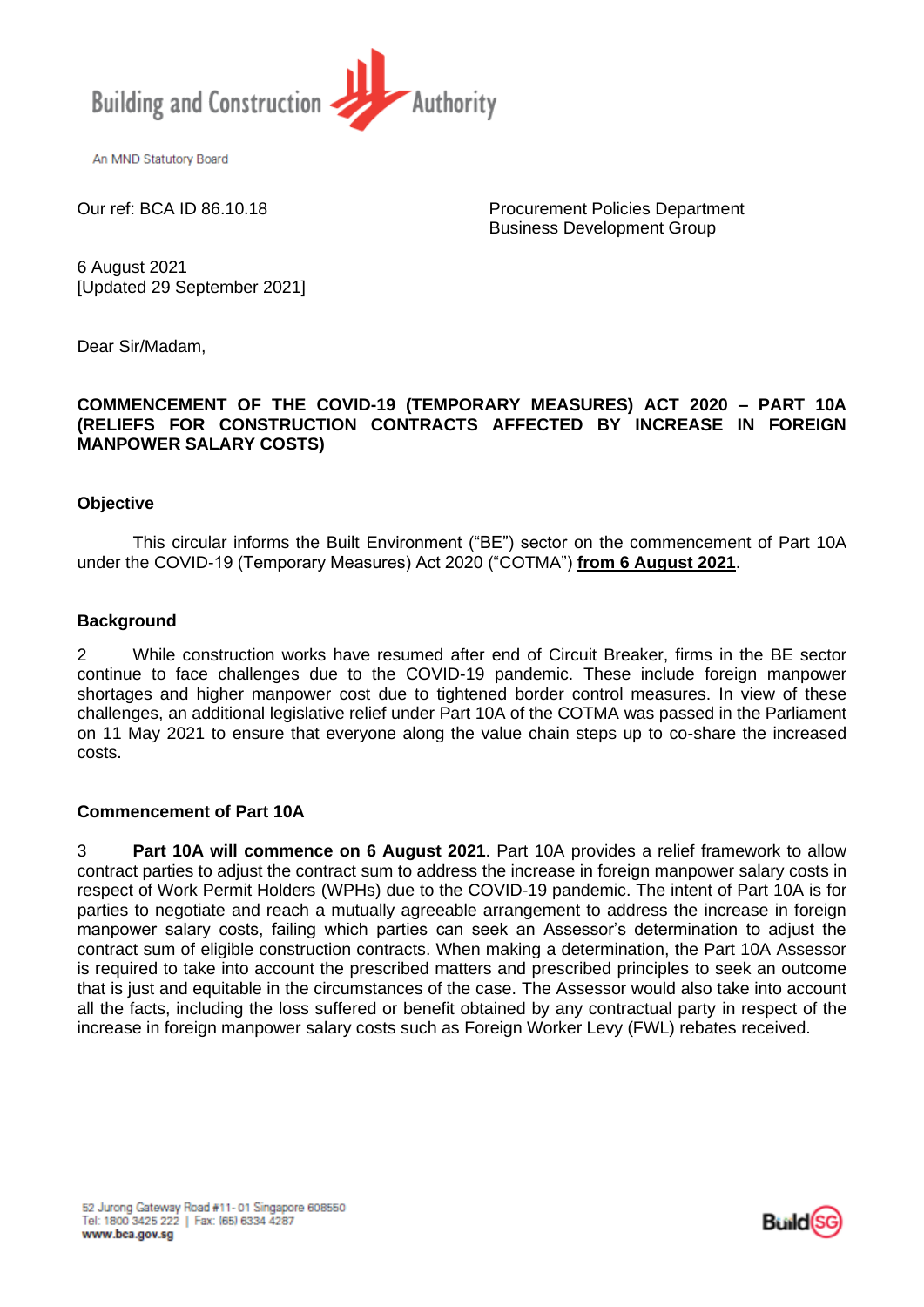# **Eligible contracts**

- 4 COTMA Part 10A is applicable to a construction contract that satisfies the following criteria:
	- ✓ Construction contract entered into before 1 October 2020, including construction contract that was automatically renewed on or after 1 October 2020;
	- $\checkmark$  Construction works under the construction contract have not been certified as completed as at 10 May 2021; and
	- $\checkmark$  Construction contract has not been terminated before 10 May 2021 (or the notice for the termination of the construction contract has not been given before 10 May 2021).

However, COTMA Part 10A does not cover construction contracts for the carrying out of construction works at or on a residential property (within the meaning of the Residential Property Act (Cap. 274)) that do not require the approval of the Commissioner of Building Control under the Building Control Act (Cap. 29).

# **Action required from contract parties (e.g. clients, main contractors, subcontractors)**

- 5 With the commencement of COTMA Part 10A:
	- a) There is further incentive for parties to discuss a mutually agreeable cost-sharing arrangement to address the increase in foreign manpower salary costs - Contractors are encouraged to discuss with their customers/clients (who procured their services) to reach a mutually agreeable arrangement to address the increase in foreign manpower salary costs in respect of Work Permit Holders performing the project. This will be applicable to every tier of eligible construction contracts (e.g. main contractors to negotiate with developers, subcontractors to negotiate with main contractors, etc).
	- b) Application for a Part 10A Assessor determination Should the discussion be unsuccessful, contractors can seek a determination by a Part 10A Assessor to adjust the contract sum to address the increase in foreign manpower salary costs at the following link: [https://go.gov.sg/cotma10a.](https://go.gov.sg/cotma10a)

6 For public sector construction contracts, BCA will provide details on the approach to address the cost-sharing of increase in foreign manpower salary costs shortly, with the aim of minimising the time and efforts spent by all parties in negotiating the cost sharing.

7 More details on COTMA Part 10A, including application forms for determination from an Assessor, suggested cost-sharing templates and guides are available at [https://go.gov.sg/cotma10a.](https://go.gov.sg/cotma10a)

# **Clarification**

8 For enquiries or feedback on the above, please contact BCA at [https://www.bca.gov.sg/feedbackform/.](https://www.bca.gov.sg/feedbackform/)

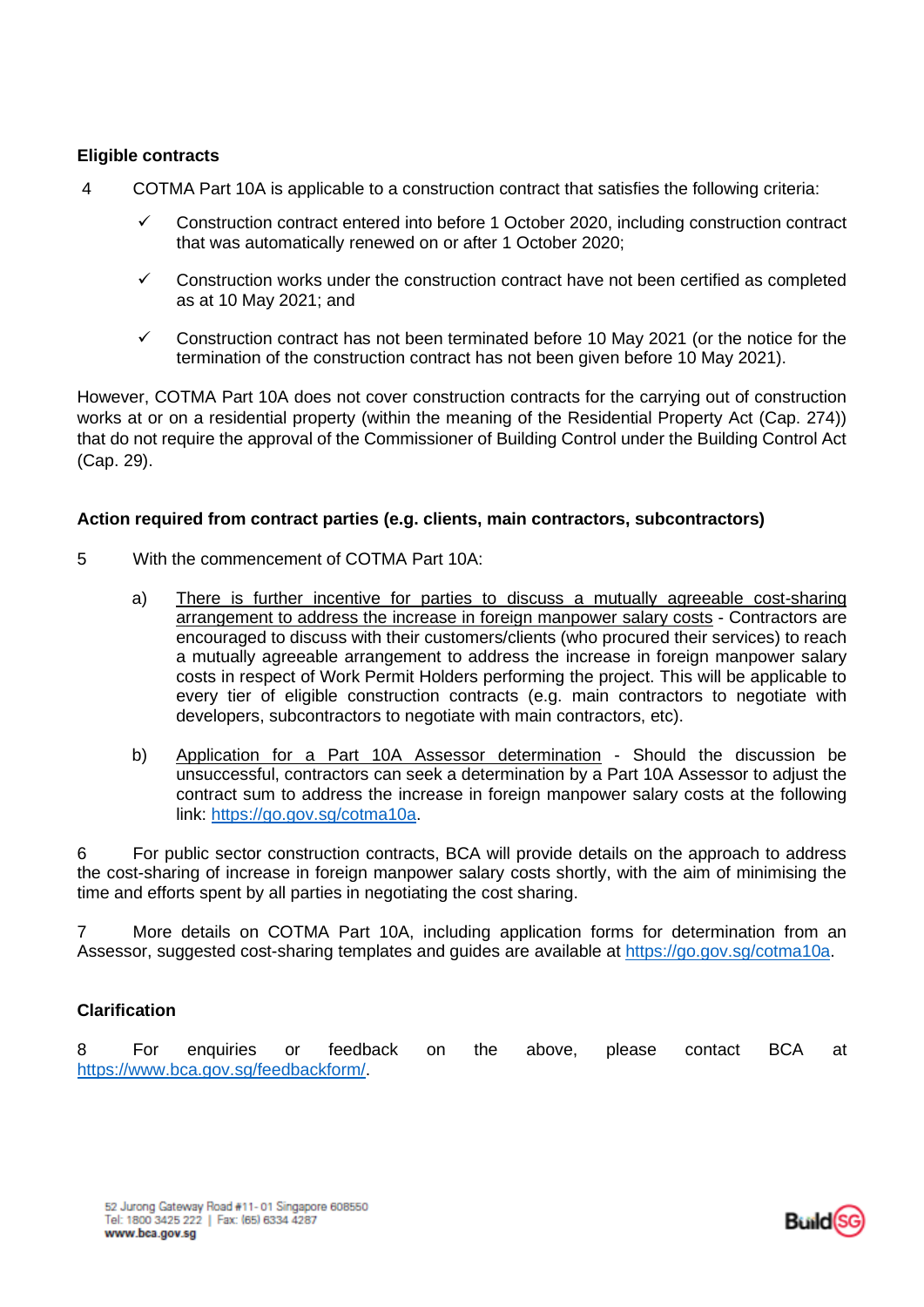Thank you.

Yours faithfully

ANG LIAN AIK GROUP DIRECTOR BUSINESS DEVELOPMENT GROUP for CHIEF EXECUTIVE OFFICER BUILDING AND CONSTRUCTION AUTHORITY